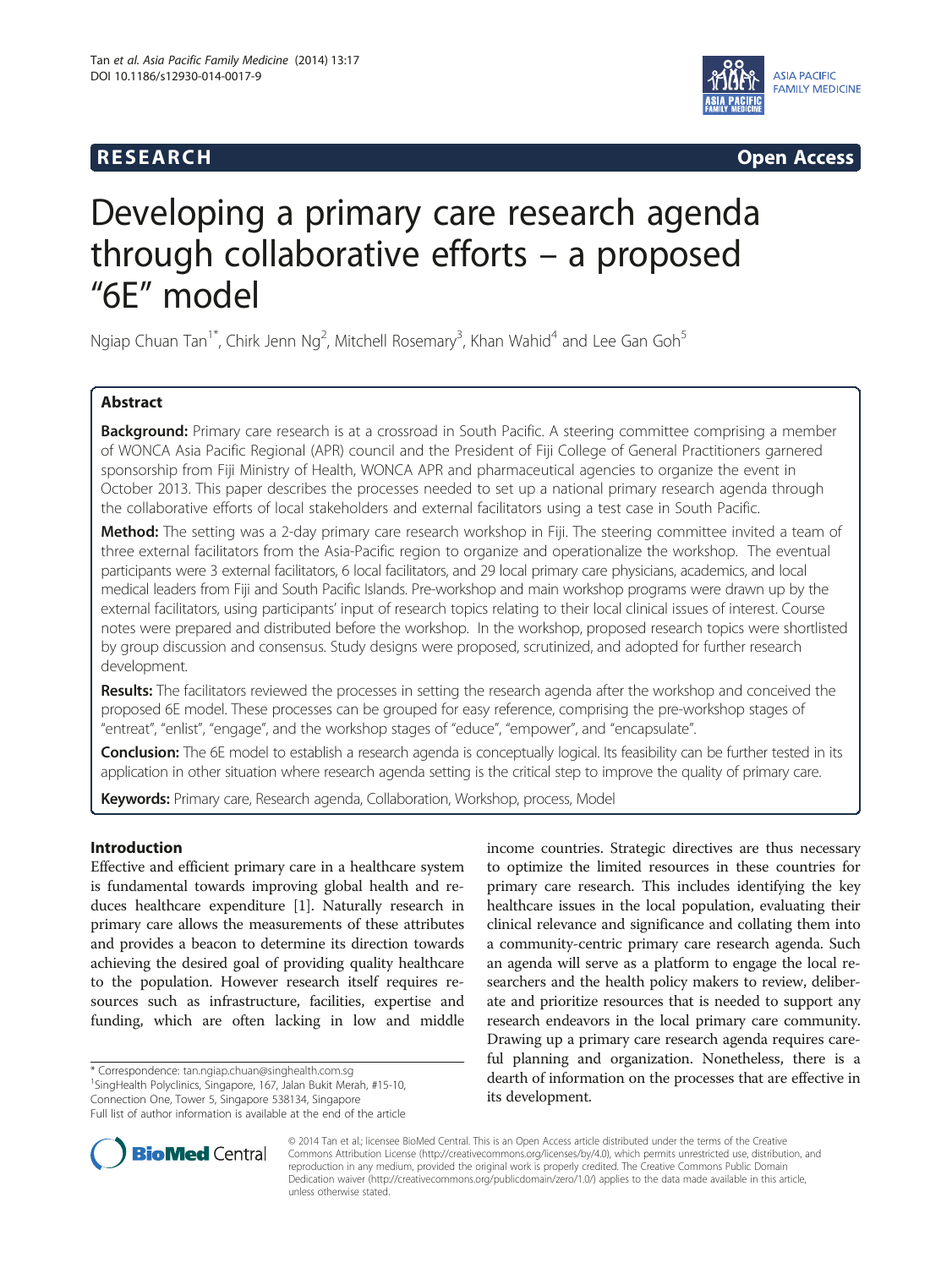Fiji and other South Pacific nations are developing countries. Strengthening the health system and primary care in the Western Pacific countries is one of the resolutions set by the World Health Organization (WHO) [[2](#page-5-0)]. Primary and preventative healthcare services provide key healthcare services to the local populations on these island nations and research would have been instrumental to measure its effectiveness and efficiency [[3](#page-5-0)]. However in 2004, Cuboni et al reported that health research in the Pacific was hithertho driven by non-Fijian researchers, with little local healthcare professionals' involvement, processed the data and published them externally and brought meek benefits to the communities [[4](#page-5-0)].

Five years later in 2009, the inaugural National Health Systems Research Workshop was organized in conjunction with the WHO, Ministry of Health Fiji and the Fiji School of Medicine [\[5\]](#page-5-0). This workshop was executed like a typical scientific meeting in which participants were invited to present their research papers for peer review on-site. A total of 27 papers covering oral health, nursing to human resource, including only a single paper on primary care were presented. A SWOT (Strength, Weakness, Opportunities and Threats) analysis of the workshop was performed which reported heightened participants' interests in research, predominance of public health topics, lack of awareness of local research resources and recommended the need to engage the healthcare professionals in the private sector. There was no further progress report in the aftermath of this workshop. The absence of a focused research agenda and definitive action plan could explain the paucity of progress to bring this initiative forward.

A fresh initiative to accelerate the momentum of research in Fiji was mooted in 2012 when discussion began at the WONCA Asia Pacific Regional (APR) Conference in Jeju in South Korea to sponsor a research workshop to train primary healthcare professionals in Fiji and neighboring South Pacific nations. With the support and sponsorship of the Fiji Ministry of Health (MOH), the Fiji College of General Practitioners (FCGP) and WONCA APR, the two days "Primary Care Research Workshop" took place in October 2013.

#### Aim

This article aims to present a proposed 6E model to describe the processes needed to develop the primary care research agenda, which is to address the health care needs of the local populations and build the research capacity of the local research communities, through increasing the quantity and quality of research output and application in Fiji and South Pacific nations. It is hoped this proposed model can find applicability in the setting of national primary care research agendas.

### Method

#### Pre-workshop

A steering committee comprising a member of WONCA APR council and the President of FCGP garnered sponsorship from Ministry of Health, WONCA APR and pharmaceutical agencies to organize the primary care research workshop in Fiji. They invited a team of three external facilitators from the Asia-Pacific region to organize and operationalize the workshop.

The steering committee proceeded to enlist and engage local physicians (largely from primary care clinics and several from hospitals) from both the public and private sectors, academics from universities and research support officials (including those from research ethics office) from Ministry of Health to participate in the workshop. They also enlisted local public health researchers to co-facilitate the workshop.

Enlisted participants were invited to describe clinical issues encountered in their respective practices or their areas of research interest using a standardized template, highlighting the clinical relevance and significance. They submitted to the Fiji College of General Practitioners (FCGP) for collation and then emailed to the external facilitators.

External facilitators reviewed these submissions to have an overview of the local clinical issues. They used them as resource materials in the workshop to prepare and enable the participants to convert these clinical issues into research questions.

To gain better insight into the healthcare infrastructure, resources and material for research, the external facilitators visited local healthcare institutions, including private solo and group primary care clinics, a public primary care health center and a district hospital. They rode on the opportunity to interact with local healthcare professionals to appreciate and understand the magnitude and clinical significance of endemic healthcare issues, which helped prioritize the key areas of research.

The 3 external and 7 local facilitators (academics, practitioners, local leaders) met for a briefing to identify local research expertise and resource personals to support the novice primary care researchers after the workshop.

#### During workshop

Participants were introduced to the scope of primary care research at the workshop with reference to the Larry Green's primary care research model [[6](#page-5-0)]. The external facilitators converted the participants' preworkshop clinical issues into broad potential research questions and framed them into the domains in the Larry Green "Generalist Wheel of knowledge and understanding" [[6\]](#page-5-0). The intent was to enable the participants to appreciate the wider scope of primary care research beyond the domain of clinical research in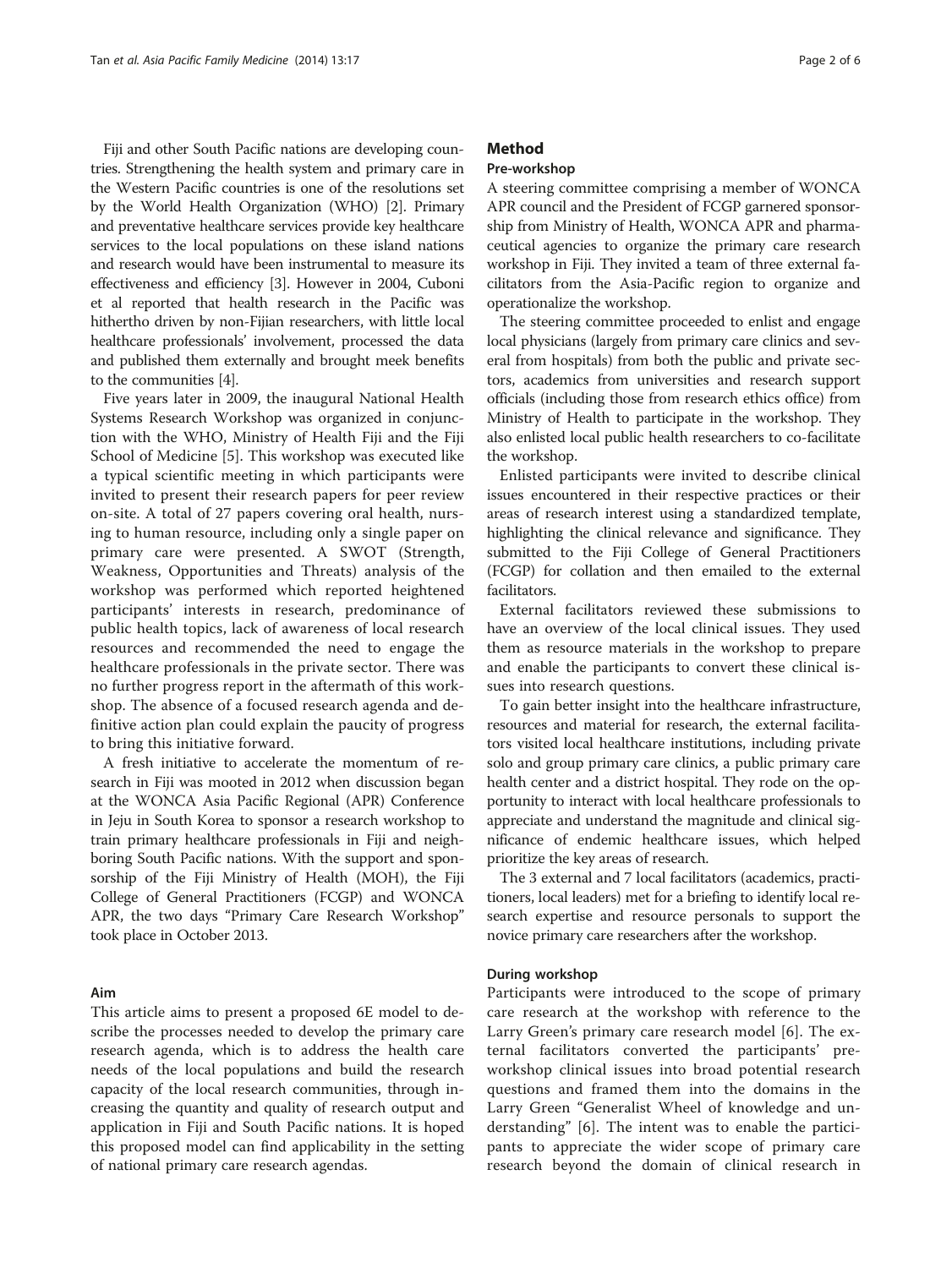<span id="page-2-0"></span>diseases and treatment to the domains of the patients, their families and the community; the healthcare professionals; health service and policy; as well as topics relating to the interface between domains such as doctor-patient relationship.

The external facilitators incorporated the research topics from the pre-workshop submissions into the workshop modules and presented them to the participants to contextualize the areas of research interests to local setting.

Participants were divided into three teams, each supported by one external and two local facilitators. During scheduled group discussions, each team of facilitators guided the participants through the research process by deliberating on the proposed clinical issues, refining them into answerable research questions, choosing appropriate research design, and developing the research idea into a feasible research proposal.

The external facilitators provided participants with opportunities to highlight other or new research ideas and proposals during informal sessions or refreshment intervals. The participants grouped themselves to form teams for each proposal.

The team representatives presented their respective proposals at day 2 of workshop and invited comments and critique from peers amongst the audience, with feedback from the external facilitators on the content of the proposal and input about logistic feasibility from the local facilitators. Each presentation included (1) the relevance and significance of the research question and topic in relation to gaps in the local healthcare context, and (2) the appropriateness of the methodology for each respective research question.

The external facilitators collated the initial research proposals, assembled them into a preliminary research agenda, analyzed the content and classified them into h the domains of the Generalist Wheel of Knowledge.

#### Results

The range of 17 topics proposed by participants collated by external facilitators before the workshop is presented in Table 1. Table [2](#page-3-0) depicts the 6 short-listed proposals developed and presented by teams of participants on Day 2 of the workshop. The external facilitators grouped the research topics into four research domains based on Larry Green's Generalist Wheel of Understanding, in Tables 1 and [2](#page-3-0) [\[6](#page-5-0)].

| Clinical areas                             | Specific clinical issues                                                                                                               | Research domains <sup>#</sup> |
|--------------------------------------------|----------------------------------------------------------------------------------------------------------------------------------------|-------------------------------|
| Maternal and child health                  | Effectiveness of CTG in the monitoring of maternal labor during childbirth                                                             | Disease                       |
|                                            | Diagnostic investigations for rheumatic health diseases amongst affected<br>children; issues relating to referral to secondary care    | <b>Disease</b>                |
| Communicable diseases                      | Management of patients with undifferentiated symptoms in early phase<br>of dengue, typhoid and Leptospirosis.                          | <b>Disease</b>                |
|                                            | Inappropriate use of antibiotics for viral infection such as dengue                                                                    | Disease                       |
|                                            | Accuracy of simple test to diagnose dengue using tourniquet in<br>resource-poor community                                              | <b>Disease</b>                |
|                                            | Management of hemoptysis amongst patients with pneumonia                                                                               | <b>Disease</b>                |
| Non-communicable diseases                  | Rising prevalence of hypertension and diabetes mellitus: managing at risk<br>patients with these chronic diseases in rural communities | <b>Disease</b>                |
|                                            | Management of diabetic-related complications in primary care                                                                           | <b>Disease</b>                |
|                                            | Perception of diabetic patients for their foot care                                                                                    | Patient                       |
|                                            | Management of type 2 diabetes mellitus: evidence-based pharmacotherapy                                                                 | <b>Disease</b>                |
|                                            | Physician management of hypercholesterolemia amongst diabetic patients                                                                 | <b>Disease</b>                |
|                                            | Management of acute asthma exacerbation: effectiveness of<br>pharmacotherapy at an emergency setting                                   | <b>Disease</b>                |
|                                            | Effectiveness of evidence-based pharmacotherapy to achieve and<br>maintain asthma control                                              | <b>Disease</b>                |
| Trauma and injuries                        | Epidemiology of road traffic accidents in Cook Islands                                                                                 | <b>Disease</b>                |
| Alternative medicine                       | Impact of Livomyn on the liver function amongst kava drinkers                                                                          | <b>Disease</b>                |
| Training of primary care physicians        | Patients' perception of the continuous medical education of their<br>general practitioners                                             | Patient                       |
| Medical defense for primary care physician | Mandatory implementation of medical indemnity for general practitioners in Fiji                                                        | Physician                     |

# Research Domains as classified in the "Generalist Wheel of Knowledge" [\[6\]](#page-5-0).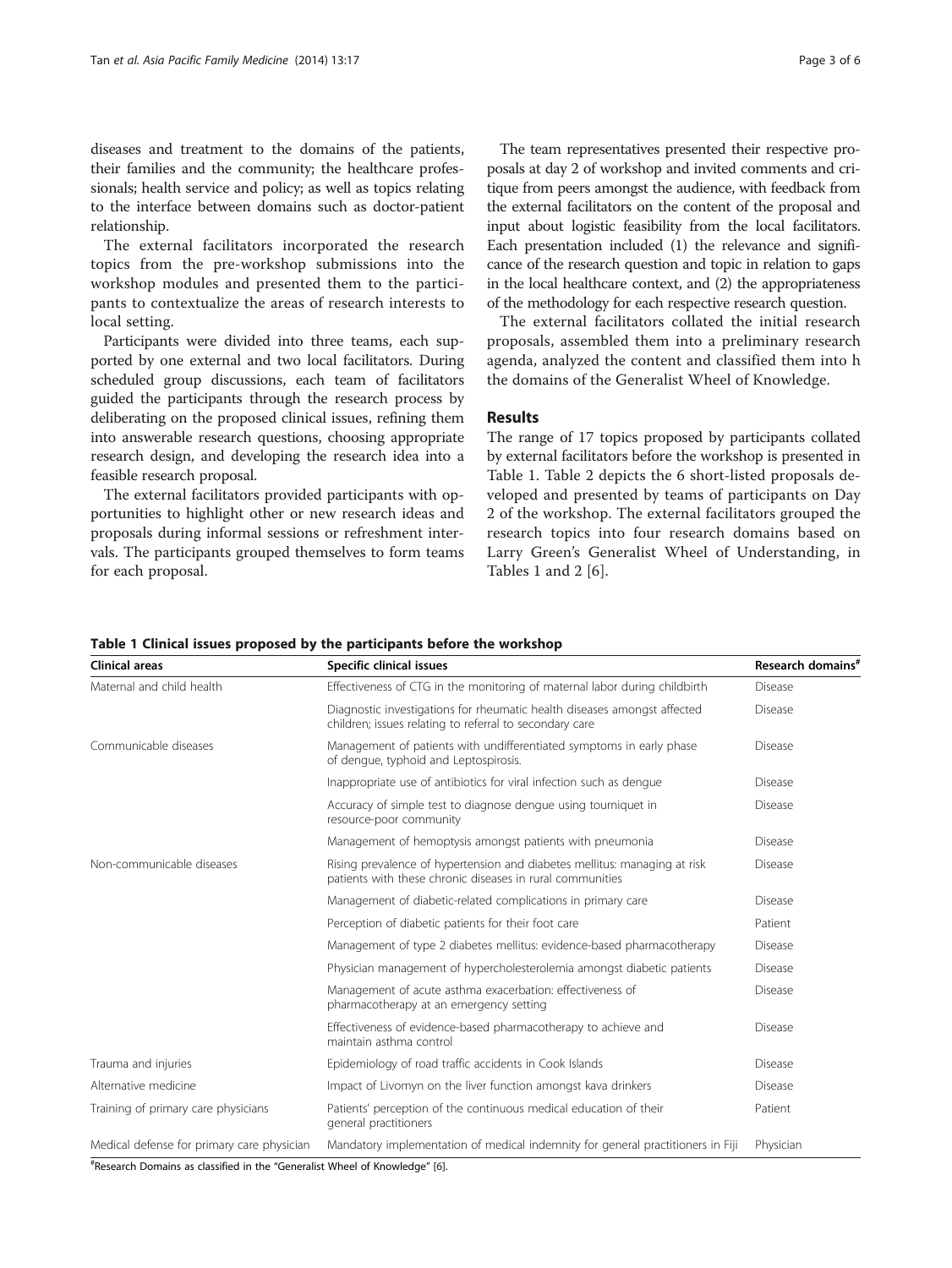# <span id="page-3-0"></span>Table 2 Research proposals presented by the participants during the workshop

| <b>Potential lead</b>                                | Team members                                                            | <b>Research question</b>                                                                                                                                                                                                                    | Proposed research method                                                                                                                                                                      | Research domain <sup>#</sup>      |
|------------------------------------------------------|-------------------------------------------------------------------------|---------------------------------------------------------------------------------------------------------------------------------------------------------------------------------------------------------------------------------------------|-----------------------------------------------------------------------------------------------------------------------------------------------------------------------------------------------|-----------------------------------|
| Academics and researchers<br>from university and MOH | GPs from singleton and<br>group practices                               | What is the prevalence of depression amongst<br>Fijians aged 18 to 40 years who are managed<br>in primary care?                                                                                                                             | A questionnaire survey of Fijians<br>who consulted primary care clinics                                                                                                                       | <b>Disease</b>                    |
| Academics and researchers<br>from university and MOH | Researchers from MOH<br>(Western division)                              | What is the prevalence of Yagola (Piper methysticum)<br>consumption among high school students in the<br>Western Division?                                                                                                                  | A questionnaire survey of<br>high school students in Fiji                                                                                                                                     |                                   |
| Fiji College of General<br>Practitioners             | GP and primary care physician (PCP)<br>in public health centers in Fiji | Amongst primary care physicians (both in public<br>and private sectors) in Fiji, what are their treatment<br>targets for patients with type 2 diabetes mellitus (T2DM)?                                                                     | A cross-sectional survey of PCPs<br>in Fiji who managed T2DM patients                                                                                                                         | Physician                         |
| Primary care physician                               | PCP in public health centers in<br>Vanuatu and academic from Fiji       | What is the association between air pollutants from<br>volcanic eruption and the health of residents on<br>Tanna Island in Vanuatu?                                                                                                         | A prospective study of patients who present<br>with acute respiratory conditions in one hospital<br>and 9 health centers on Tanna Island in relation<br>to local volcanic pollution indicator | <b>Disease</b>                    |
| Primary care physician                               | PCPs from health centers and<br>medical officers from hospital          | What is the correlation between the asthma<br>Prospective study of asthma patients in Ba,<br>Cakaudrove and Macuata district on Viti<br>exacerbation rate and pollution from the<br>burning of sugarcane plantation?<br>Levu island in Fiji |                                                                                                                                                                                               | <b>Disease</b>                    |
| Ministry of Health                                   | Medical officers from hospitals                                         | What are the factors associated with diagnostic                                                                                                                                                                                             | A retrospective study of tuberculosis                                                                                                                                                         | Primary health care<br>and system |
| Fiji College of General<br>Practitioners             | and researchers from disease-specific<br>public health agency           | and treatment delays of patients with active<br>tuberculosis?                                                                                                                                                                               | patients who are managed in DOTS<br>centres in Fiji                                                                                                                                           |                                   |

# Research Domains as classified in the "Generalist Wheel of Knowledge" [[6](#page-5-0)].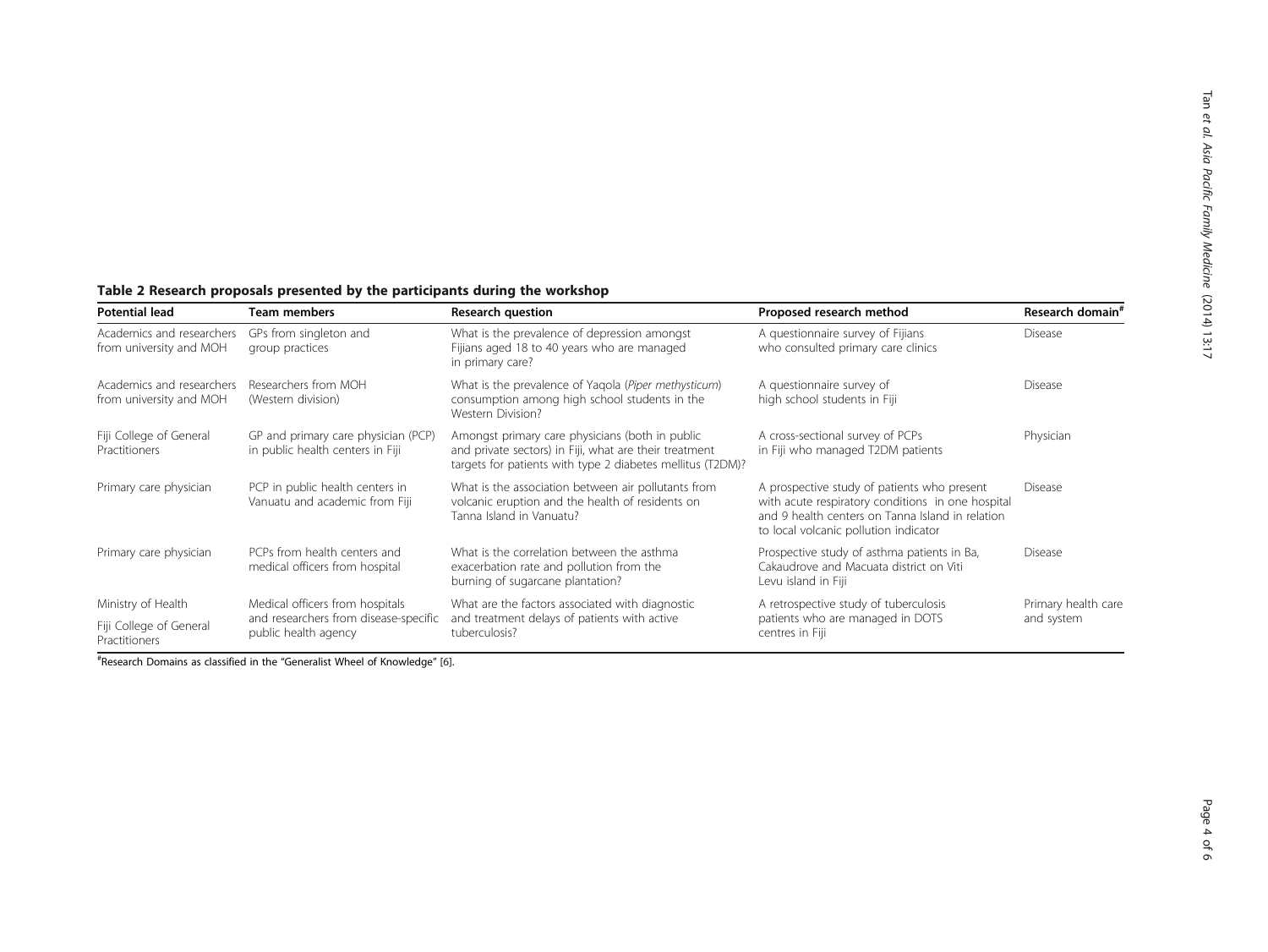#### Discussion

#### Summary of main ideas

This article describes the development of a national primary care research agenda through collaborative efforts by local stakeholders and external facilitators. Tables [1](#page-2-0) and [2](#page-3-0) show the breath of topics highlighted by the participants, which can be potentially incorporated into the research agenda. However time constraints at the workshop limited the number of research proposal presentations by the teams, which explained the reduction in the number of presented proposals.

The external facilitators condensed the research agenda into four main research domains for ease of conceptualizing, understanding and further communication with local health authority for the latter's support to actualize the research endeavor [[6\]](#page-5-0). The research agenda also gained a broader perspective using this framework to avoid a skewed focus on clinical research and to ensure a more equitable resource distribution to support research in the other domains. However, the lack of presentation of any proposal focusing on the patient domain is noteworthy, despite such proposal being submitted in the preworkshop (refer to Table [1\)](#page-2-0). The authors postulated that time constraint and dynamics of the team and their selection of presenter at the workshop could be possible reasons.

What is novel is that it presents a plausible model for understanding of the processes involved in the creation of a national primary care research agenda. The processes involved can be categorized into six essential stages, starting with the alphabet E (Table 3).

This model uses a logical and sequential framework to illustrate its development, with the local steering committee members played an active role in the first three stages as part of the pre-workshop preparation. The external facilitators anchored the remaining three stages during the workshop execution.

It began with "Entreat" for the steering workgroup members to secure support and sponsorship from governmental agency to fund the workshop. The next stage involved their enlistment of the key primary care stakeholders to participate in the workshop, followed by their engagement of external and local facilitators to execute the workshop.

| Stage                           | <b>Process</b>                                                                                                                                                                                                                                                         | <b>Illustration</b>                                                                                                                                                                                                                                                                                                                                                                                                                                                                                                                                                                                                                                               | <b>Stakeholders</b>                                        |
|---------------------------------|------------------------------------------------------------------------------------------------------------------------------------------------------------------------------------------------------------------------------------------------------------------------|-------------------------------------------------------------------------------------------------------------------------------------------------------------------------------------------------------------------------------------------------------------------------------------------------------------------------------------------------------------------------------------------------------------------------------------------------------------------------------------------------------------------------------------------------------------------------------------------------------------------------------------------------------------------|------------------------------------------------------------|
| Pre-workshop                    | Entreat                                                                                                                                                                                                                                                                | Local FM leaders form steering group actively seeks official sponsorship from the<br>local Ministry of Health and concerted support from local primary care physicians<br>from the College of General Practitioners and academic staff from FM department<br>in local university. Steering group also entreats external primary care organization<br>such as WONCA to identify regional expertise and sponsor external facilitators<br>to operate the workshop.                                                                                                                                                                                                   | College of GP, MOH, Academic<br>institution, WONCA experts |
| Enlist<br>Engage                |                                                                                                                                                                                                                                                                        | The steering group identifies and puts up a list of primary care physicians from<br>both public and private health sectors with research inclination to be potential<br>participants in a primary care research workshop.                                                                                                                                                                                                                                                                                                                                                                                                                                         | Primary care researcher                                    |
|                                 |                                                                                                                                                                                                                                                                        | The steering group members engage academic staff and established researchers<br>from academic institutions to co-facilitate the research workshop and to provide<br>input on local resources and expertise to support research. The external facilitators<br>also engage and partner the local researchers and resource personnel (to identify<br>funding sources and to direct to relevant approval agencies such as ethical committee<br>for research) to define specific roles at the workshop and streamlines the program<br>at a pre-workshop briefing. This is to ensure that the program is contextualized to<br>the local healthcare and academic system. | Academic institution,<br>MOH, WONCA experts                |
| At workshop<br>Educe<br>Empower | External facilitators educe the participants to identify key local healthcare issues<br>and form research questions and develop respective research proposals.<br>Participants are encouraged to form research teams to further develop<br>their respective proposals. | WONCA experts,<br>primary care researcher                                                                                                                                                                                                                                                                                                                                                                                                                                                                                                                                                                                                                         |                                                            |
|                                 |                                                                                                                                                                                                                                                                        | External facilitators train the participants to apply appropriate research design<br>to answer their research questions in their proposal. Local facilitators introduce<br>and highlight local resources and expertise to participants who can potentially<br>assist and support the latter when they proceed with their research project.<br>Participants present and share their proposals to each other for clarifications<br>and mutual understanding.                                                                                                                                                                                                        | WONCA experts, MOH,<br>primary care researchers            |
|                                 | Encapsulate                                                                                                                                                                                                                                                            | External facilitators collate the research proposals, organize them into a research<br>agenda and to seek advice from the local FM steering group regarding feasibility.<br>This is followed by classification into broad research domains and identification<br>of key drivers to lead specific areas of research. Lastly, the external facilitators<br>and the workshop participants agreed on the next steps and ways to<br>operationalize the research proposals.                                                                                                                                                                                             | WONCA experts,<br>primary care researchers                 |

Table 3 Developing a research agenda using the six "E" steps

WONCA: World Organization of National Colleges, Academies and Academic Associations of General Practitioners/Family Physicians. MOH: Ministry of Health (or National Department of Health equivalent in the respective country).